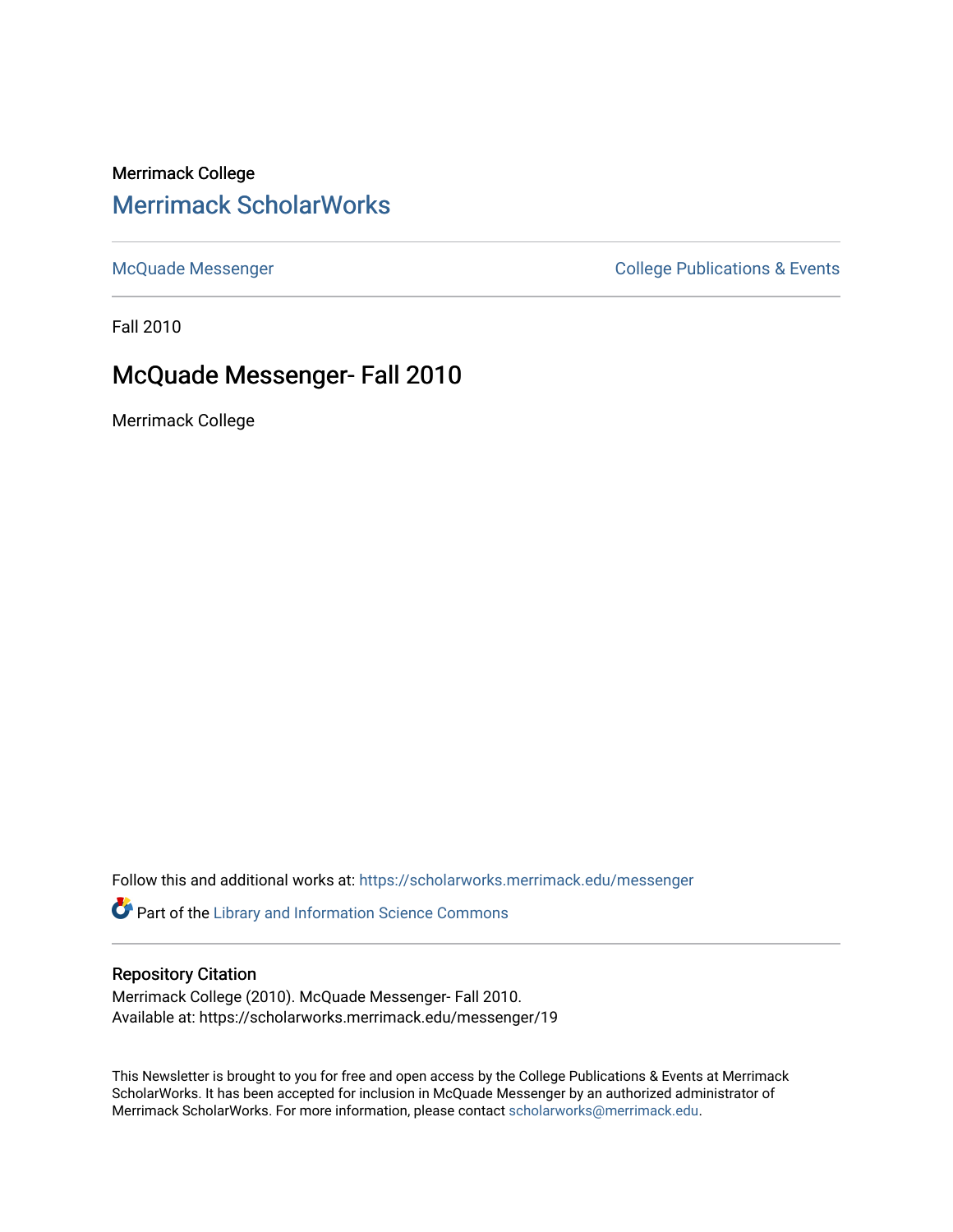**[McQuade Library Home](http://www.noblenet.org/merrimack/)** 

# **McQuade Messenger Fall 2010**



## **FROM THE DIRECTOR'S DESK**

#### <span id="page-1-0"></span>**ASKED: WE LISTENED!**

This academic year promises to be one of the most exciting yet in the history of McQuade Library. Many changes that the community has sought are currently taking place, and many more will follow.

First, we are so pleased to be offering extended library hours to the Merrimack College community! During the fall and spring semesters, anyone with a valid MackCard can use the library Sunday through Thursday evenings from midnight to 7:30am, and Friday and Saturday evenings until midnight. Please visit the [Library Hours](http://www.noblenet.org/merrimack/hours.htm) page on our website for more information, and please be sure to bring your MackCard with you during extended hours. The safety and security of everyone in the building are our top priority, so we need to strictly enforce this policy.

There have also been big changes on the library's second floor. Come visit the new home of the Educational Resources Collection (ERC) in the former Periodicals Room. There you'll still find current newspapers and magazines, but also discover the ERC materials, which are resources for teaching, curriculum planning, and other materials that support the Merrimack College graduate and undergraduate Education programs. You will find the space transformed with fresh paint, new carpeting, and lots of comfortable furniture. Renovations are currently being completed to create a new quiet study space on the other side of the old Periodicals Room with an additional group study room created adjacent to this space. Stop by and take a look!

Finally, exciting changes will be coming soon to the first floor of the library. Construction will begin later in the semester to create a Learning Commons space that will include a café, flexible instruction and meeting spaces, and a single service point to address multiple requests such as borrowing library materials, research assistance, and more.

All of these new library services (extended hours, quiet study areas, and new collaborative study spaces) have been requested by you, the Merrimack College community, and we are delighted to be able to provide them to you.

#### ~ Bridget Rawding

# **WHAT'S HAPPENING?**

### **THE ERC HAS RELOCATED!**

The [The Education Resources Collection \(ERC\)](http://server1.noblenet.org/merrimack/blog2/) has relocated to the newly transformed Perkins Periodical Room, a bright, comfortable space on the second floor past the main computer lab. A glass wall divides this room; the ERC collection is located in the front half, while the back portion of the room is designated as quiet study space.

As always, the ERC offers instructional materials for curriculum planning and lesson preparation (preK-12), ELL kits and materials, teacher certification materials, and more. This collection provides resources and services to support Merrimack's undergraduate and graduate teacher preparation programs, student outreach volunteers, alumni, and professional educators.

All Merrimack students, faculty, and staff are welcome to use the ERC. We invite you to browse and explore this wonderful collection.

*Print journals, formerly located in the Perkins Periodicals Room, are now shelved on the 3rd floor. Current magazines and newspapers remain available in the Perkins Periodical Room on the 2nd floor.*

#### **LIBRARY OPEN HOUSE IS A SUCCESS!**

## **ALL–IN–ONE REFERENCE ROOM COMPUTERS**

This summer all of the computers in the library's reference rooom were upgraded to all–in–one units with *Windows 7* and *Microsoft Office 2007*.

**WHAT'S NEW**



If you have any questions about the new computers, please ask a librarian for help or visit the [AskIT Help Desk](http://warrior.merrimack.edu/life/askit/Pages/default.aspx), located on the 2nd floor of

McQuade Library.

#### **TEXT–A–LIBRARIAN SERVICE!**

McQuade Library recently added **text/sms messaging** to their list of methods to ask a question. In addition to telephone, email, IM chat, and face–to– face communication, students, faculty and staff may now use their cell phones or web–enabled handheld devices to ask a McQuade Reference Librarian a brief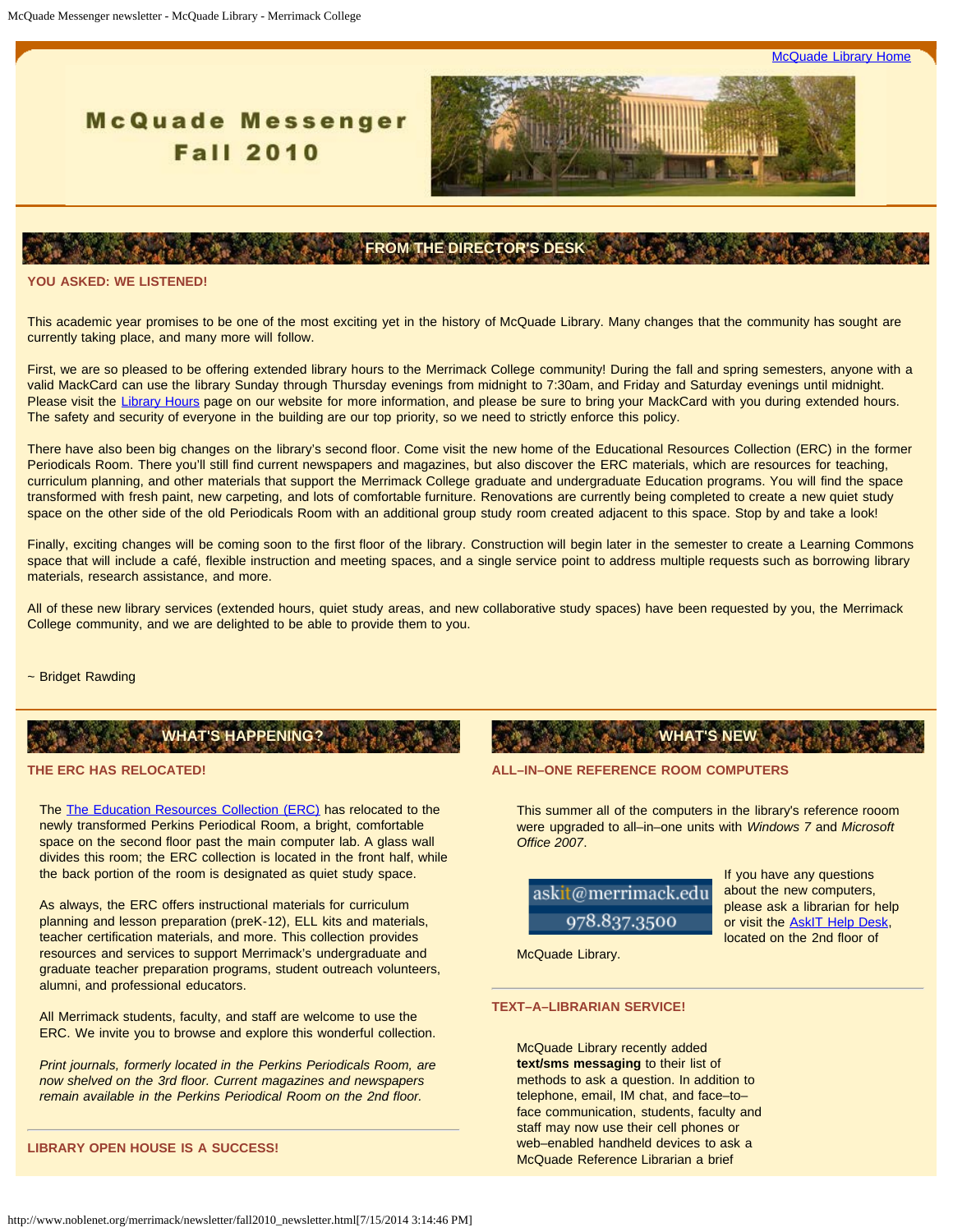$\overline{?}$ 



On Tuesday, September 21st McQuade Library kicked off the semester by hosting a successful Open House. Over one hundred faculty, students, and staff visited the library's second floor atrium to meet the staff and learn more about the various student services offered within the library,

including the [Center for Academic Enrichment,](http://warrior.merrimack.edu/academics/AcademicSupport/Pages/TheStudyCenter.aspx) [Information](http://warrior.merrimack.edu/life/askit/Pages/default.aspx) [Technology Services](http://warrior.merrimack.edu/life/askit/Pages/default.aspx), [The Mathematics Center,](http://www.merrimack.edu/academics/AcademicSupport/Pages/TheMathCenter.aspx) and [The Writing](http://www.merrimack.edu/academics/AcademicSupport/Writing_Center/Pages/default.aspx) [Center.](http://www.merrimack.edu/academics/AcademicSupport/Writing_Center/Pages/default.aspx)

McQuade Library's tables featured a sampling of materials from the [Education](http://server1.noblenet.org/merrimack/blog2/) [Resources Collection](http://server1.noblenet.org/merrimack/blog2/) [\(ERC\)](http://server1.noblenet.org/merrimack/blog2/) and [popular](http://www.noblenet.org/merrimack/booklists/dvds.htm) [DVDs](http://www.noblenet.org/merrimack/booklists/dvds.htm). Librarians were available to answer questions about databases, print resources, ebooks, and services such as interlibrary loan.



Congratulations to Computer Science professor **[David Toth](http://warrior.merrimack.edu/academics/science_engineering/ComputerScience/MeetFacultyStaff/Pages/DavidTothFaculty.aspx)** who won the *[Nook E-book](http://www.barnesandnoble.com/nook/index.asp)* reader donated by McQuade Library and to student **Gabriella Angelini** who won the *[iPod Touch](http://www.apple.com/ipodtouch/)* donated by Information Technology Services.



Also, Helene Nicotra of the English Department won a Merrimack sweatshirt raffled off by the Center for Academic Enrichment.

Additional pictures of McQuade's Open House are posted on the library's **[Flickr](http://www.flickr.com/photos/mcquade/)** account.

#### **FALL GALLERY EXHIBIT FEATURES LOVELY & SALEMME**

#### question.

Begin the text/sms message with **mcquaderef** and send to **265-010**,

Librarians are available to answer text/sms messages if the status of IM is "Online". If we are offline, consider calling or emailing us your questions, or stopping by the library in person for a faster response.

*This service is free, but standard text messaging fees from you service provider still apply.*

#### **NEW STUDENT WORKERS**

McQuade Library's **Circulation Department** is pleased to announce the hiring of the following students:

- Marie Alexander Freshman
- Anthony Brunco Freshman
- Katelyn Buote Senior
- Chris Fazzina Freshman
- Brandy Liljeblad Sophomore
- Jonathan See Sophomore
- Laura Spang Sophomore

Our Circulation workers are usually the first contact that patrons have with the library, and we appreciate all their hard work!

The McQuade Library **Media Center** is also pleased to announce the hiring of the following students:

- Thomas Arrowsmith Junior
- Amanda Fischer Sophomore
- Kassandra Martin Sophomore
- Zach Stevens Sophomore

These students staff the Media Center desk and assist in photography and video editing.

The entire library staff welcomes all the new and returning student workers and hope they have a great fall 2010 semester!

#### **THE MEDIA CENTER GETS A FACELIFT**

This summer the [Media Center](http://www.n2blenet.org/merrimack/merrimackmediaservices/merrimackmediahome.html), located in the basement of the library, received a few updates. In addition to new paint and furniture, the Media Center also has a new set for the video production studio.

The Media center provides a variety of services and resources including video studio production and post-production equipment, digital photography and photography services, and slide